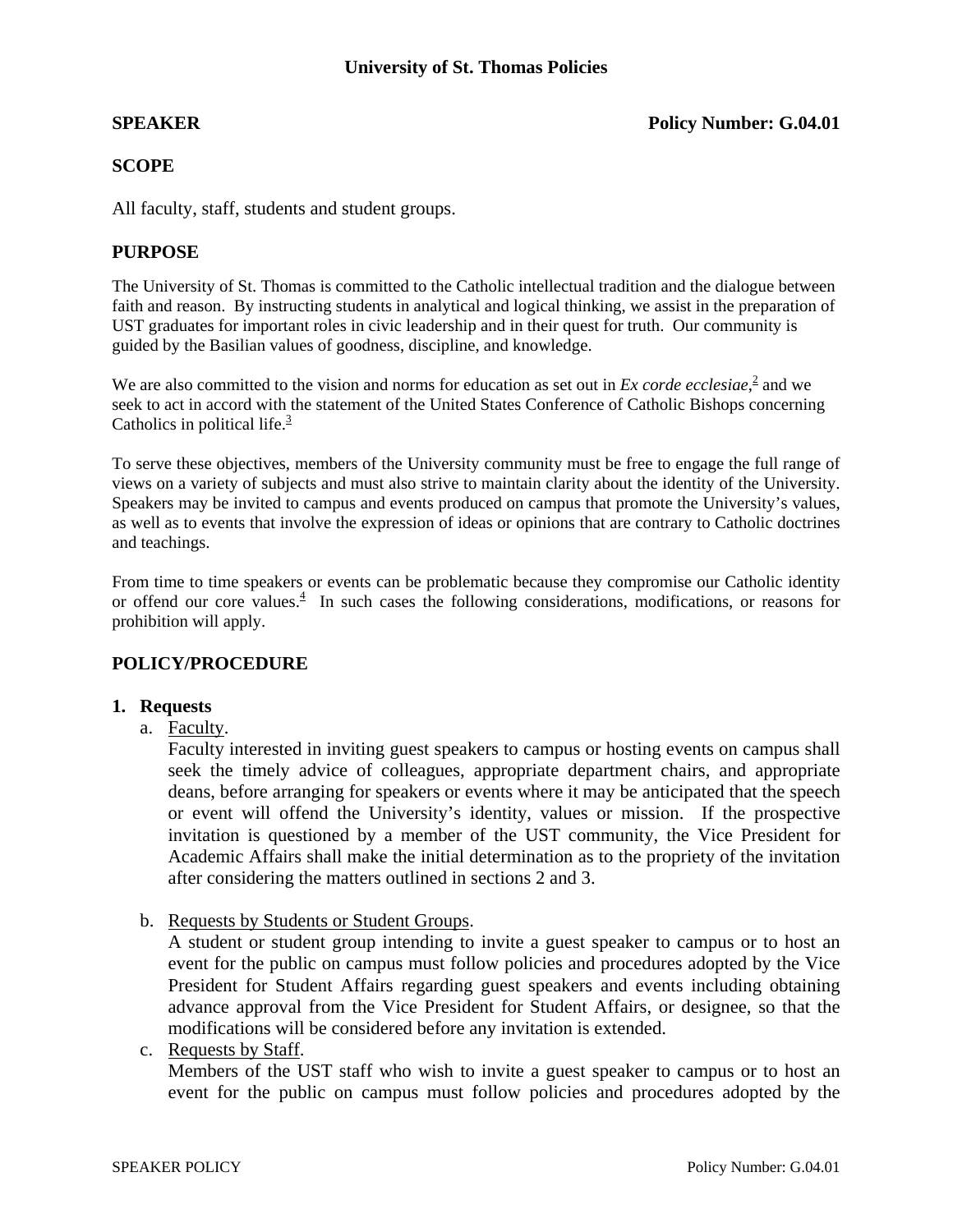# **University of St. Thomas Policies**

appropriate executive regarding guest speakers and events including obtaining advance approval from the executive or designee, so that the modifications will be considered before any invitation is extended.

## **2. Review By Faculty and Administrators**

- a. In reviewing any request for a guest speaker or event, where the speaker, event, or speech may compromise the Catholic identity and mission, the faculty, department, staff, Vice President for Academic Affairs, Vice President for Student Affairs, or designee, shall seek, where possible, modifications to the speech or event which, short of prohibiting it, would address the concerns and give consideration to:
	- i. The educational content and value of the proposed speech or event;
	- ii. The degree of faculty involvement in planning the speech or event;
	- iii. The academic or educational context for the speech or event; and
	- iv. The amount of co-sponsorship by faculty and campus organizations.

## **3. Modifications**

- a. The concern about compromising our Catholic identity and mission may be addressed by applying the following modifications:
	- i. Issuing disclaimers;
	- ii. Requiring that a question and answer period immediately follow the speech or event;
	- iii. Creating counter programming at a different time;
	- iv. Balancing the speech or event with opposing views;
	- v. Changing the date or venue of the speech or event, or otherwise providing appropriate context for those attending;
	- vi. Other appropriate options.

## **4. Prohibition of Speech or Event**

- a. Prohibition of Speech or Event. If the application of modifications from 3a is not possible or is inappropriate, an invitation may be withdrawn, or permission to invite a guest speaker or to host an event may be denied altogether if:
	- i. By advocating positions or activity contrary to Catholic teachings, the speaker, speech or event is likely to compromise or offend the University's core values or mission as a Catholic liberal arts institution, and the person or group seeking permission refuses to accept modification;
	- ii. There is a substantial risk that the speaker, speech or event would conflict with University policies concerning the creation of a hostile learning environment;
	- iii. The speech or event poses a substantial risk to the physical safety of members of the community;
	- iv. There is a substantial risk that the speech or event would disrupt University classes or obstruct access to campus facilities;
	- v. The speech or event would violate the civil or penal laws of the City of Houston, State of Texas, or the United States.

*Notice: A decision by an administrator to deny or condition permission for a guest speaker or event must be provided in writing to the interested University party.*